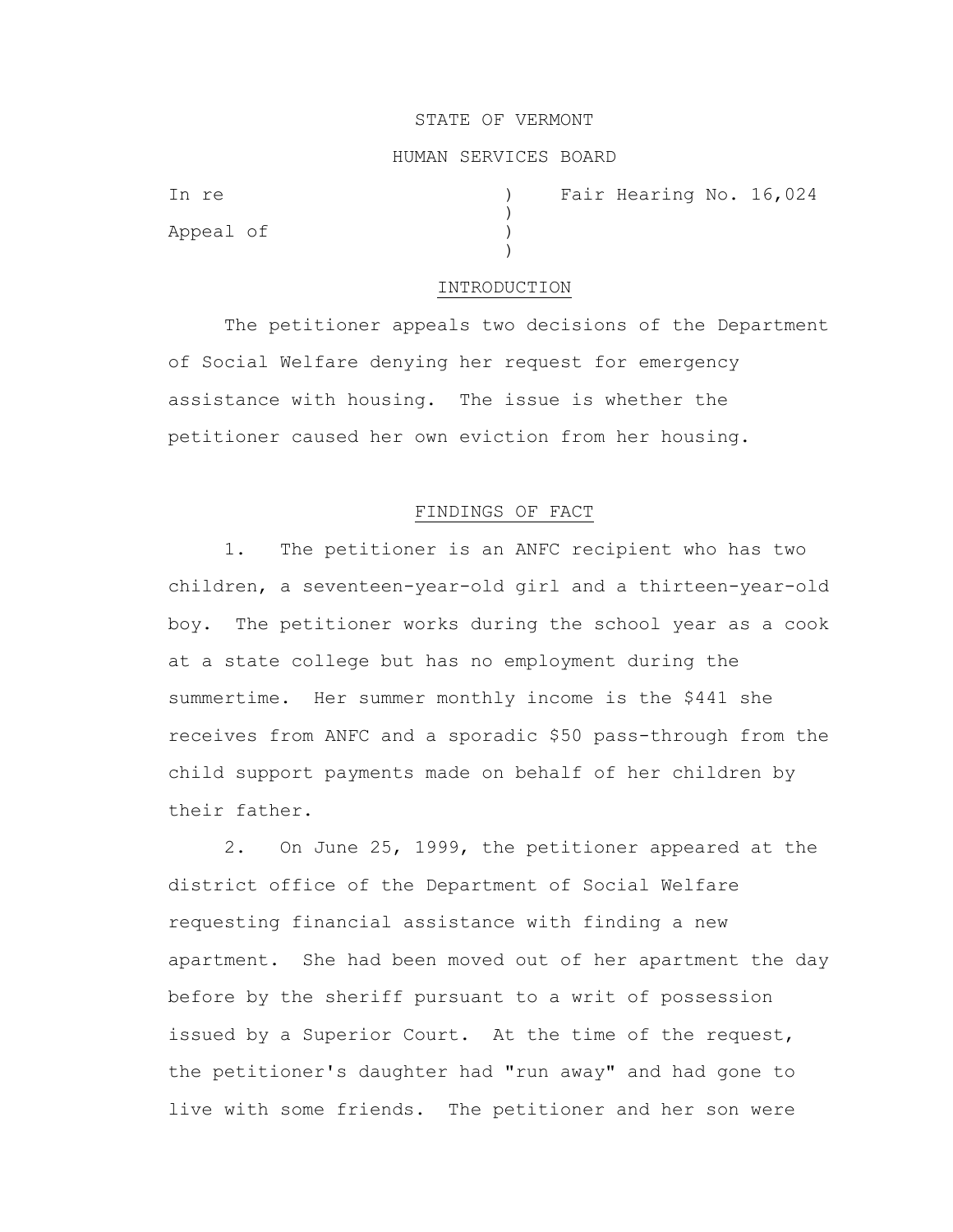staying with friends who had agreed to keep them on a short-term basis, expecting that she would soon receive some assistance in finding a place. The petitioner wanted the Department to give her money to pay for some place of her own to live right away. As it was near the end of the month, the petitioner had none of her ANFC money left and would not receive another check for six days. Although the petitioner had a "Section 8" housing certificate under which the state housing authority would pay a good portion of her rent and said she had been looking for alternative housing for weeks, the petitioner was having no luck obtaining an apartment because she believes that landlords in the area do not want to rent to a black woman.

3. The petitioner's application was assessed immediately and the Department gave her a written notice that same day saying that her request was refused because her situation was "not considered catastrophic under the EA program guidelines." Specifically, the Department determined that the petitioner had caused her own eviction relying on a copy of the court order of eviction.

4. The order issued by the Superior Court on June 3, 1999, awarded a writ of possession to the landlord effective June 11, 1999 based on a finding that the petitioner had breached her lease by: (1) using the premises for commercial purposes; (2)unreasonably disturbing the quiet use and enjoyment of the property by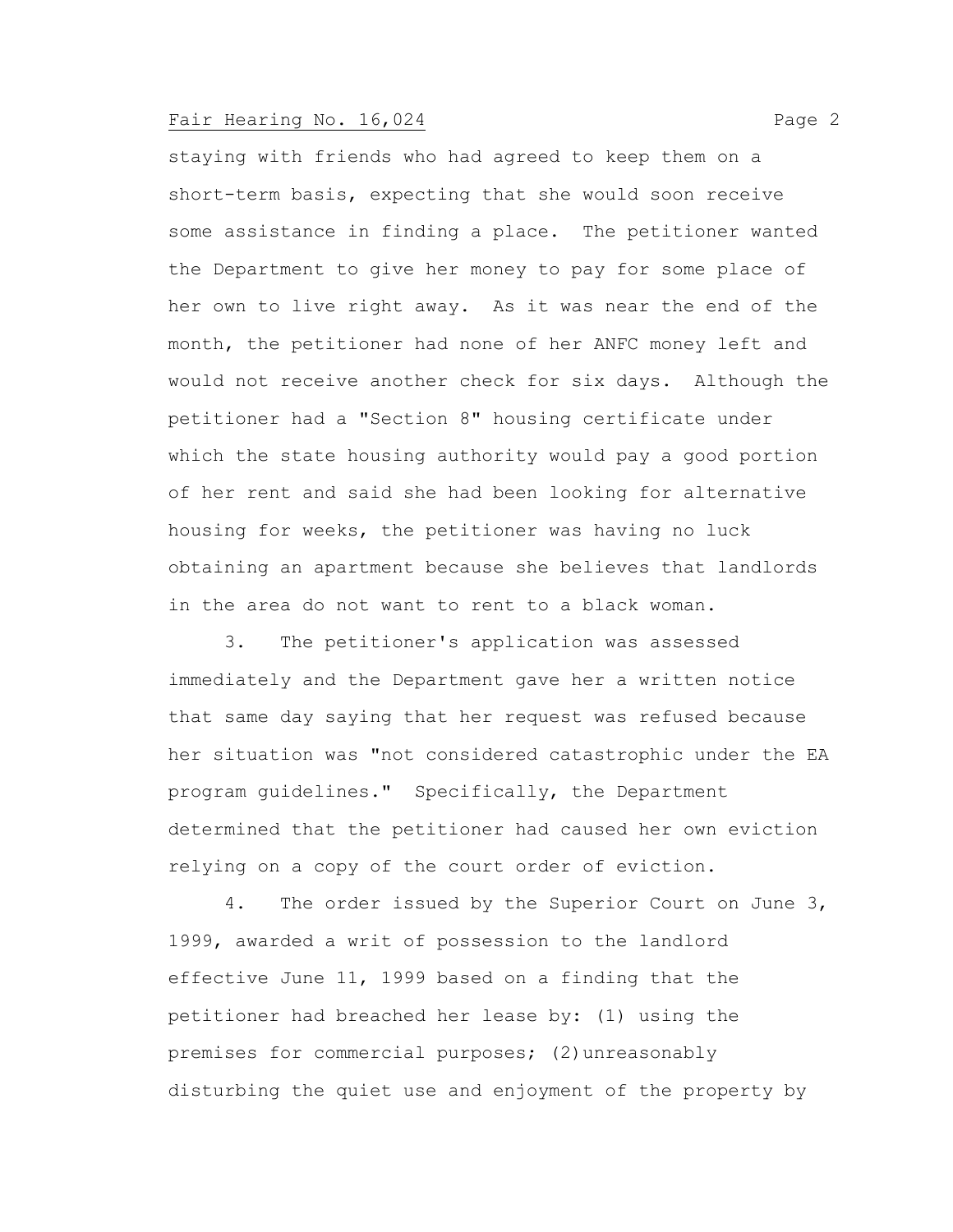other tenants with loud noises and other disturbances; (3) engaging in criminal activity involving physical violence toward the landlord and his property as determined by the Vermont District Court on April 20, 1998; (4) threatening the use of physical violence against the landlord and his grandchildren causing great fear and concern for their safety; and (5) not paying rent in the amount of \$210.

5. The petitioner disagreed with the Department's determination and requested an expedited fair hearing. On that same day, June 25, 1999, the petitioner spoke with the hearing officer who, after hearing the petitioner's allegations at some length, upheld the EA denial and set the matter for a full hearing on July 13, 1999. The matter was deferred for a full evidentiary hearing until that time based on the current availability to the petitioner of temporary shelter for herself and her son at her friend's home, the expected receipt of a new ANFC payment within the week, and the promise of assistance to the petitioner by the Department in the form of helping her to locate, if not pay for, new housing.

6. On June 28, 1999, the petitioner again made a request for assistance with housing under the same facts and was denied again for the same reason. An expedited hearing was again requested which was reviewed by the hearing officer on June 29, 1999. The petitioner was notified again that her full hearing would be deferred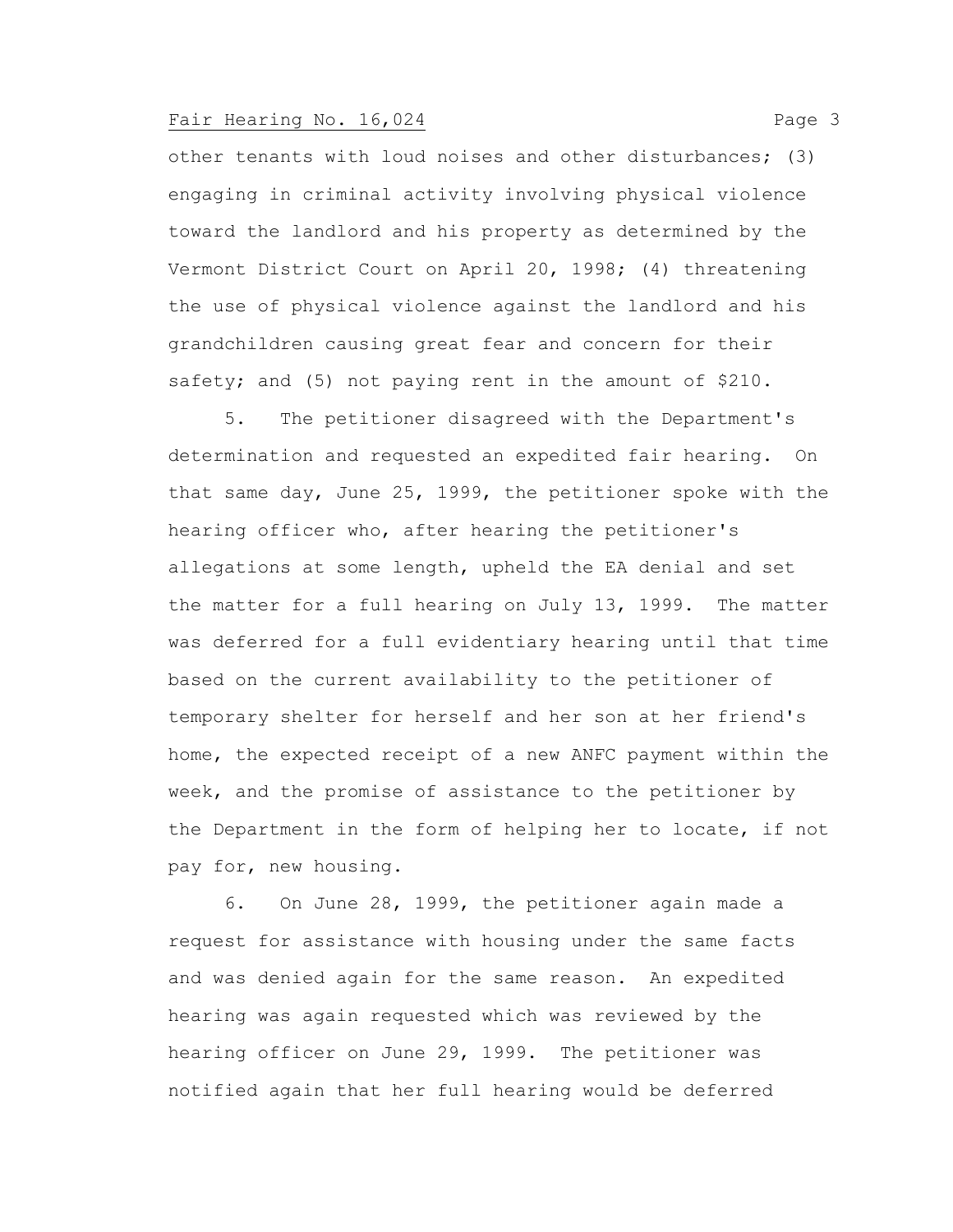until July 13, 1999, because the situation had not changed in the last three days--the petitioner was still living with her friend, had not located a new apartment, and was waiting for her July 1 ANFC payment. The petitioner was advised that she could request an immediate full hearing if there was a significant change, such as the end of the temporary shelter being provided by her friend. She was also advised that if she remained homeless by the date of the July 13 hearing, she should be prepared to explain how she used her ANFC funds and what efforts she had made to find housing.

7. On July 13, 1999, the petitioner appeared for her fair hearing and reported that she had found a new apartment on July 9, 1999, without the assistance, financial or otherwise, of the Department, for which she was required to pay \$157 per month. She protested the Department's decision for two reasons: the first was that she disagreed with the judge's finding that she caused her own eviction; and the second was that she felt it was unfair that she had been forced to impose upon her friends for housing for over two weeks. She said that a human rights organization was looking into her eviction and alleged that it was based purely on discrimination and harassment because of her race.

She was asked to provide some kind of evidence of these last allegations but did not provide any either at or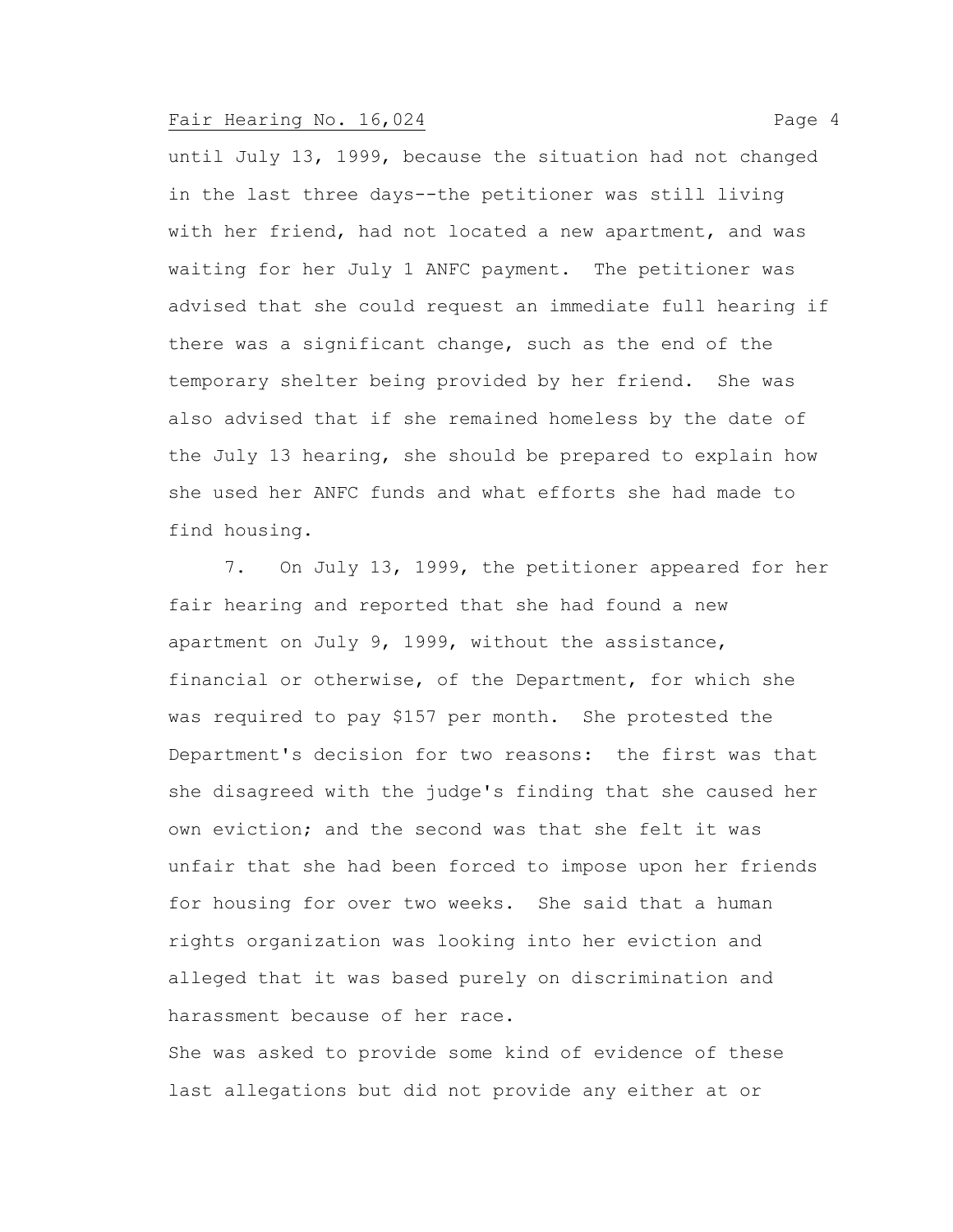subsequent to the hearing.

#### ORDER

The decision of the Department denying Emergency Assistance/General Assistance to the petitioner to obtain new housing is affirmed.

### REASONS

The General Assistance (Emergency Assistance for ANFC recipients) regulations provide that ANFC recipients can only receive additional financial assistance if they are experiencing a catastrophic situation. See W.A.M. 2600 et seq. The regulations define "catastrophic situation" in the context of loss of housing as follows:

## Catastrophic Situations

Any applicant who has an emergency need attributable to one of the following catastrophic situations may have that need met within General Assistance benefits standards. Payment maximums as specified in sections 2611 through 2626 apply to these needs. Eligibility criteria are as follows:

- The income test at 2600 C.1 is not applicable.
- All available income and resources must be exhausted. The resource exclusion at 2600 C.5.b. does not apply if an individual qualifies only under catastrophic rules.
- Alternatives must be explored (for example, private and community resources, family, credit).

Subsequent applications must be evaluated in relation to the individual applicant's potential for having resolved the need within the time which has elapsed since the catastrophe to determine whether the need is now caused by the catastrophe or is a result of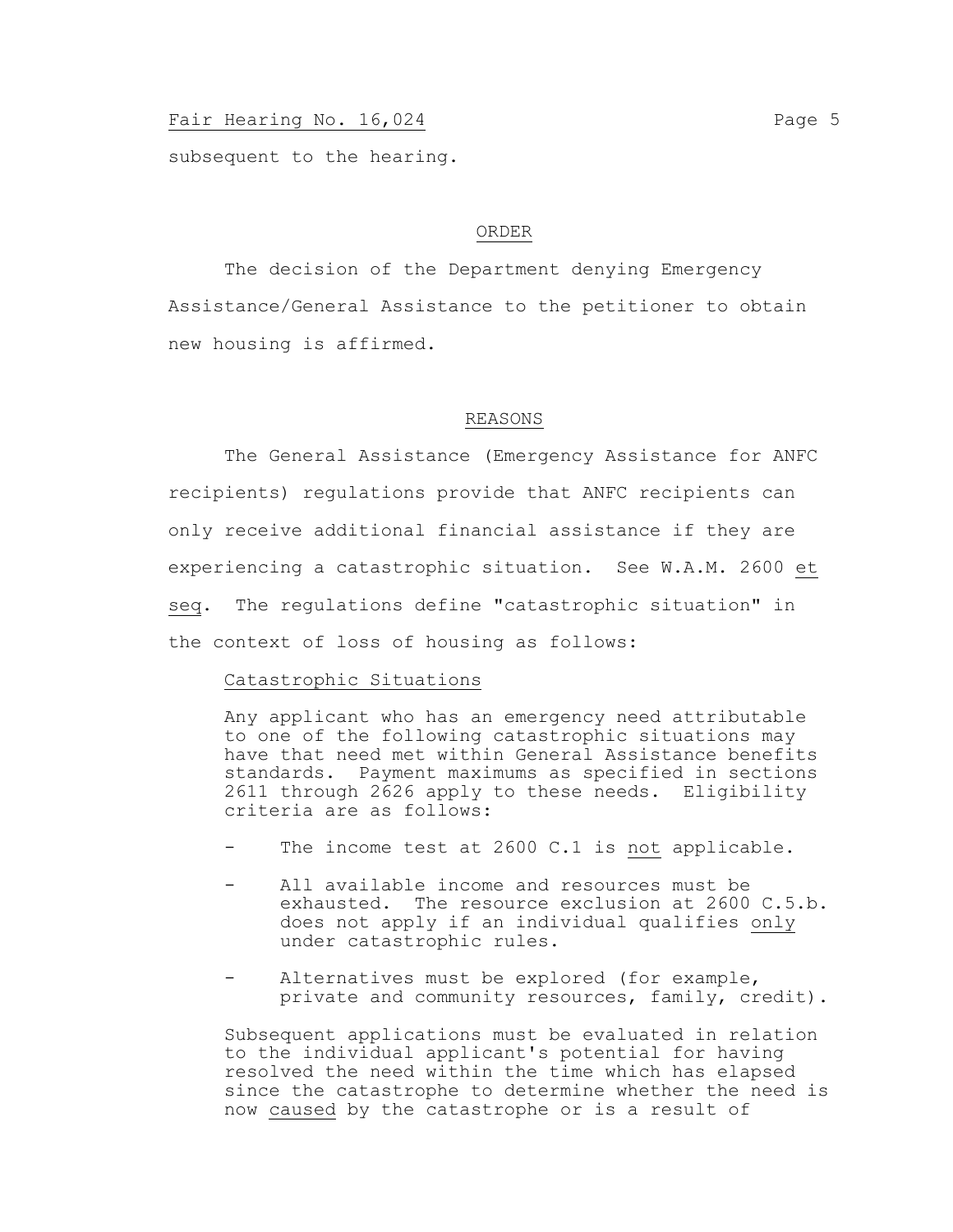failure on the part of the applicant to explore potential resolution of the problem.

- . . .
- b. A court-ordered or constructive eviction due to circumstances over which the applicant had no control. An eviction resulting from intentional, serious property damage caused by the applicant, other household members or their guests; repeated instances of raucous and illegal behavior which seriously infringed on the rights of the landlord or other tenants of the landlord; or intentional and a serious violation of a tenant agreement is not considered a catastrophic situation. Violation of a tenant agreement shall not include nonpayment of rent unless the tenant had sufficient financial ability to pay and the tenant did not use the income to cover other basic necessities or did not withhold the rent pursuant to efforts to correct substandard housing.

. . .

#### W.A.M. 2602

Under the Department's regulations, homelessness due to a court ordered eviction is considered a catastrophic situation which triggers the right to financial assistance except where the tenant has been the cause of her own eviction for one of the reasons set forth in the regulation above. The court judgment against the petitioner clearly sets forth findings indicating that the petitioner's eviction is based on raucous and illegal behavior on the part of the petitioner which seriously infringed on the rights of her landlord and his family, on intentional and serious violations of the lease (using the apartment for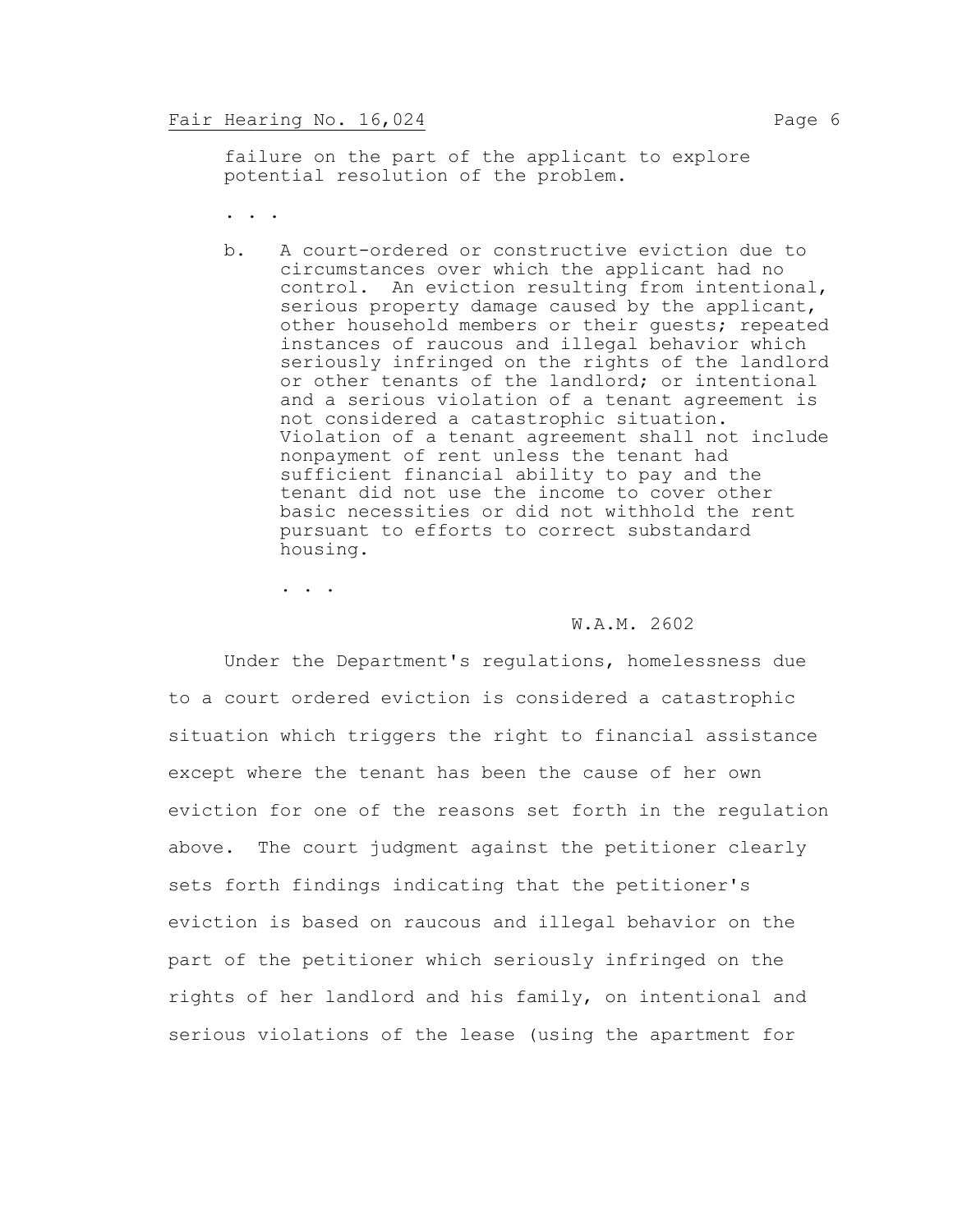commercial purposes), and on non-payment of rent.<sup>1</sup> Any one of these would be sufficient to take the petitioner's situation out of the definition of a "catastrophic situation".

The petitioner protests that the Court's finding is inaccurate and unfair and should not be used against her in this proceeding. However, the Department and the Board are bound by a decision of the Superior Court in this matter and cannot collaterally attack the findings. The petitioner, who was not represented by counsel at the eviction, was advised to contact legal aid to see if she might be able to get some relief from the court's findings. She cannot get that relief before the Board.

The petitioner's assertion that it was illegal to require her to impose upon friends is not an assertion supported in the regulations. The above emergency assistance regulation requires persons to explore alternatives before receiving public assistance including private resources, which includes shelter with friends. As expected, the petitioner did receive an ANFC payment within a few days of losing her shelter and was able to obtain new permanent shelter shortly thereafter. She and her child were able to stay with friends in the interim. The Department's determination that the petitioner was not in a

<sup>&</sup>lt;sup>1</sup> As there are other serious grounds for the eviction, it is not necessary to determine whether the petitioner actually had the financial ability to pay the rent.